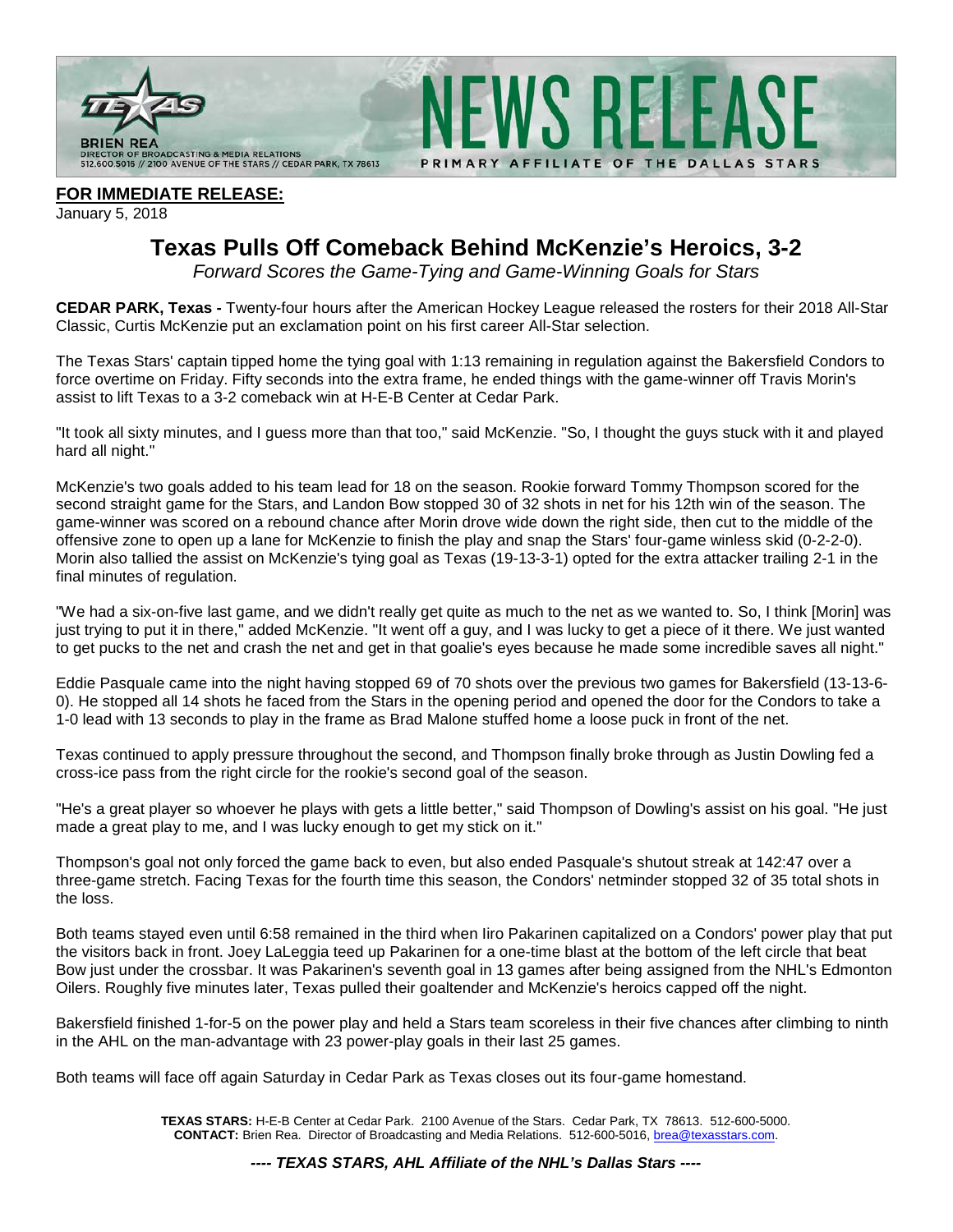

**FOR IMMEDIATE RELEASE:**

September 8, 2015

## **Cedar Park Center Partners Up with Ryan Sanders Sports Services**

*RS3 to Manage the Building's Food and Beverage Operation and Renovate Concourse Storefronts*

**CEDAR PARK, Texas –** Texas Stars LP, owner of the American Hockey League's Texas Stars and operator of Cedar Park Center, announced Tuesday after a nationwide search they have entered into a partnership agreement with Ryan Sanders Sports Services (RS3) to serve as the building's new food and beverage provider.

Beginning this month, the Central Texas-based RS3 will bring new storefront concepts to Cedar Park Center's concourse. Each storefront will reflect specific themes and menu offerings designed to enhance guests' experiences. RS3 will also oversee the premium and catering options on the At Home suite level and in the MillerCoors Club.

"This partnership is going to significantly improve the guest experience when they visit Cedar Park Center," said Cedar Park Center General Manager and Texas Stars President Rick McLaughlin. "RS3's renovation of the concourse storefronts, overhaul of the selection and increase in the menu quality will give our customers a greater variety of food and beverage options to choose from when attending an event."

The new storefronts include Texas Smokehouse presented by Smokey Mo's Bar-B-Q, One-Eighty-Three Chophouse, Rojo's Mexican Hideaway, Fairlane's Diner and Metro Deli. Guests will also find expanded wine, food and beverage selections throughout the arena. In addition, Pizza Hut returns with an updated storefront look and location.

Menu items exclusive to Cedar Park Center include 18-inch flatbreads, fried alligator and a hot Cuban sandwich. RS3 will also feature their signature Grilled Cheese Hot Dog, which has become a fan favorite at all RS3 venues. Brian Candler, who brings more than 15 years of experience in food and beverage operations, will serve as General Manager of RS3's operations at Cedar Park Center.

"Our vision to combine homegrown hospitality and the pursuit of excellence the Ryan Sanders brand represents together with the diversity of Cedar Park Center was a natural fit," said RS3 President George King. "We share the Texas Stars' drive to deliver on the mission of bringing innovative and creative guest service that adds value to their wide array of events."

Guests can experience the new concepts and updated items beginning Oct. 10, when the Texas Stars begin their 2015- 16 season at Cedar Park Center.

### **About Ryan Sanders Sports Services:**

Ryan Sanders Sports Services (RS3) is a sports service-related firm wholly owned by Ryan Sanders Baseball. RS3 foldsin programming and operational models for banquet and conferencing, retail and merchandising, award-winning groundskeeping and turf management, and a complete food and beverage service package to address every event-day need in any size venue. RS3 injects a resounding new perspective to the traditional industry of sports venue services – an operator's sensitivity to guest service and a difference-making attitude about quality and unexpected guest satisfaction. RS3 also serves as the food and beverage operator for Circuit of the Americas, Austin360 Amphitheater, United Heritage Center & Dell Diamond, and is owned by parent company Ryan Sanders Baseball, led by Nolan, Reid and Reese Ryan and Don, Bret and Brad Sanders.

The Texas Stars will begin their seventh season at Cedar Park Center on Saturday, Oct. 10. Full season, 24-game and 12-game ticket packages for the 2015-16 campaign are on sale now. For more information, call (512) GO-STARS (467- 8277) or visit [TexasStarsHockey.com.](http://www.texasstarshockey.com/)

> **TEXAS STARS:** Cedar Park Center. 2100 Avenue of the Stars. Cedar Park, TX 78613. 512-600-5000. **CONTACT:** Brien Rea. Director of Broadcasting and Media Relations. 512-600-5016[, brea@texasstarshockey.com.](mailto:brea@texasstarshockey.com)